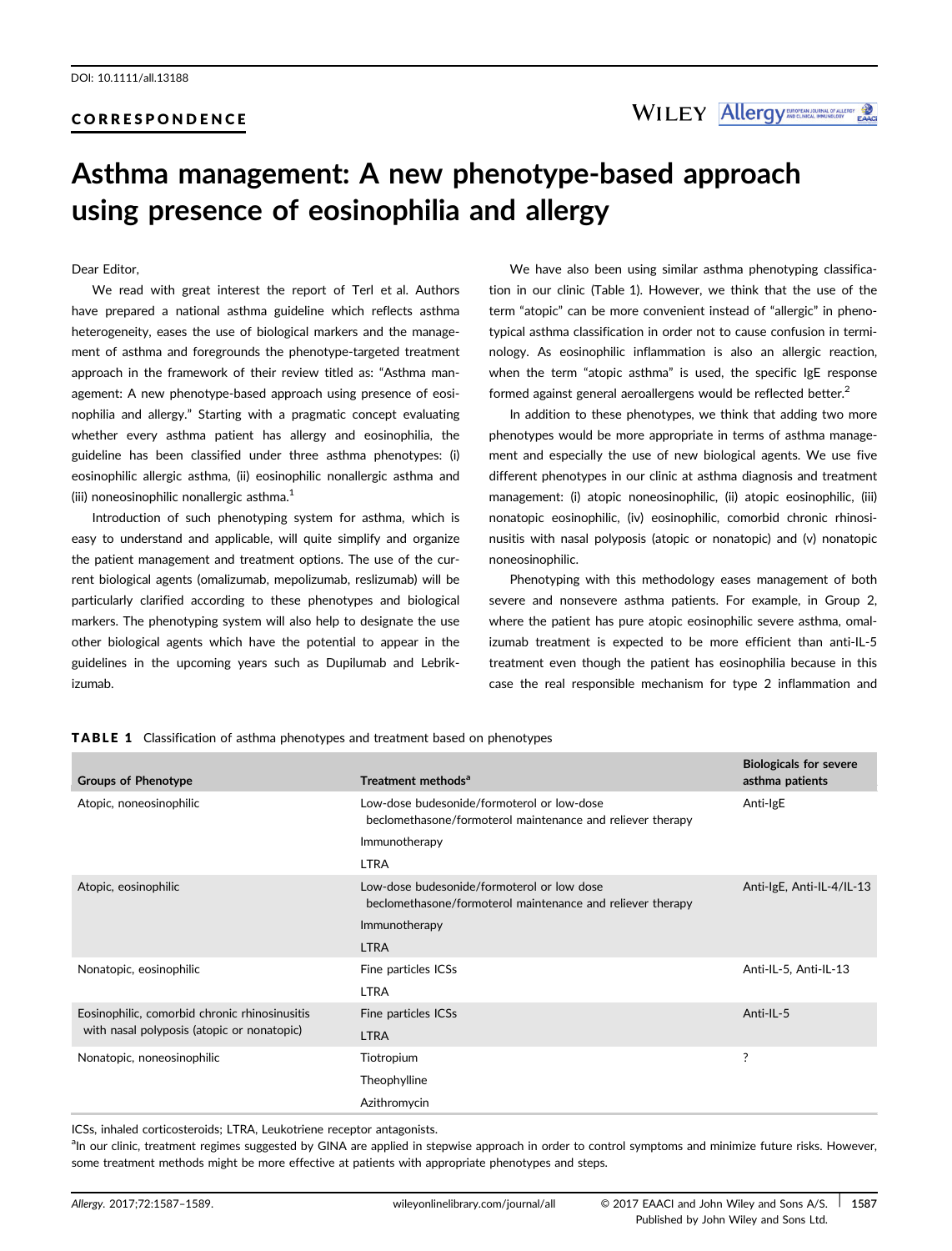1588 | CORRESPONDENCE

eosinophilia would be allergen-specific IgE and mast cell degranulation. If the level of blood periostin is high in this group, it might be suitable candidate for dupilumab. Because where there is no atopy, there is no IL-4, and if there is no IL-4, there is no atopy.<sup>3-5</sup> For Group 3, if exhale NO or periostin levels are too high, anti-IL-13; and if blood eosinophil level is too high, then anti-IL-5 will be a more appropriate option.<sup>5</sup> However, anti-IgE or anti-IL-4/IL-13 will not be as effective as these two biological agents. Group 4 patients will have much more benefit from anti-IL-5 treatment even though they have atopies, since their blood eosinophil levels are higher. Therefore, anti-IL-5 treatment should be the preferred choice for biological agent at severe asthma cases with atopy and eosinophilic, comorbid chronic rhinosinusitis with nasal polyposis. We hope that new biological agents targeting nonatopic noneosinophilic severe asthma group, the orphan group, will also emerge as new therapeutic options for type 2 inflammation become routinely administered in clinical practice,

In conclusion, we would like to thank Terl and his colleagues for their contribution to the literature with such a good review. We also wanted to share our view about this review and to share our clinical approach to asthma management based on asthma phenotypes.

### CONFLICT OF INTEREST

The author has no conflict of interest.

# Reply

We would like to thank Dr. Yilmaz and his team for their valuable comments on our paper, in addition to the information on their "inhouse" classification of asthma phenotypes and decision-making protocol.

We are pleased to learn that they follow a generally similar phenotypic classification in clinical practice as our team. Indeed, their classification appears to be more detailed with regard to the first two phenotypes mentioned in our paper, with illustrative examples and considerations for anti-IL-5, anti-IL-4 and/or anti-IL-13 therapy. These considerations clearly highlight the complicated and heterogeneous nature of the disease.

Of important note, even at our centres for severe asthma, the diagnostic process is not limited to only the three phenotypes mentioned in our paper, particularly in severe and/or problematic patients. $1,2}$  In such patients, we use a more detailed classification aimed at individualized therapy. Besides the characterization of inflammation, we also take into account the predominant localization and the final pattern of bronchial obstruction (lung function testing with a particular interest in the presence of small airways disease and indication for fine-particle ICS or soft-mist tiotropium inhalers; significant reversibility of bronchial obstruction as an indirect marker of smooth muscle hypertrophy/hyperplasia indicated for bronchial thermoplasty).

I. Yilmaz

Department of Chest Diseases, Division of Immunology and Allergy, Erciyes University School of Medicine, Kayseri, Turkey E-mail: insu2004@yahoo.com Edited by: Thomas Bieber

### **REFERENCES**

- 1. Terl M, Sedlák V, Cap P, et al. Asthma management: a new phenotype-based approach using presence of eosinophilia and allergy. Allergy. 2017;72:1279-1287.
- 2. Johansson SG, Bieber T, Dahl R, et al. Revised nomenclature for allergy for global use: Report of the Nomenclature Review Committee of the World Allergy Organization, October 2003. J Allergy Clin Immunol. 2004;113:832-836.
- 3. Agache I, Akdis C, Jutel M, Virchow JC. Untangling asthma phenotypes and endotypes. Allergy. 2012;67:835-846.
- 4. Pavord ID, Hilvering B, Shrimanker R. Emerging Biologics in Severe Asthma. Immunol Allergy Clin North Am. 2016;36:609-623.
- 5. Muraro A, Lemanske RF Jr, Hellings PW, et al. Precision medicine in patients with allergic diseases: airway diseases and atopic dermatitis-RACTALL document of the European Academy of Allergy and Clinical Immunology and the American Academy of Allergy, Asthma & Immunology. J Allergy Clin Immunol. 2016;137:1347-1358.

However, we believe that in daily clinical practice (i.e, outside specialized centres), the three phenotypes discussed in our classification are sufficient as the starting point for consecutive management; furthermore, this classification is easy to use and its adoption as the initial approach in all patients might avoid confusion or management mistakes.

We agree with Dr. Yilmaz's recommendation to refer to our first asthma type as simply atopic asthma. In fact, we also use this term quite often in our "in-house" terminology. However, we find it quite confusing to divide allergic asthma into atopic noneosinophilic and atopic eosinophilic types. We believe that virtually "all IgE allergic asthma are eosinophilic by nature of its pathogenesis."<sup>3</sup> Only the difference in the degree of allergic reaction, which is determined mostly by the sensitization intensity and spectrum, together with actual exposure to causative allergens, leads to the absence of systemic eosinophilia in milder forms of allergic asthma. Eosinophilia, or eosinophilic inflammation, in such cases presents exclusively in the bronchial wall and promptly disappears after initiation of ICS treatment. Based on our clinical experience, a vast majority of patients receiving anti-IgE therapy initially showed mono- or oligosensitization to some aeroallergens without any signs of systemic eosinophilia. Only years or decades later, due to the significant polysensitization or dominant sensitization to the permanent massive